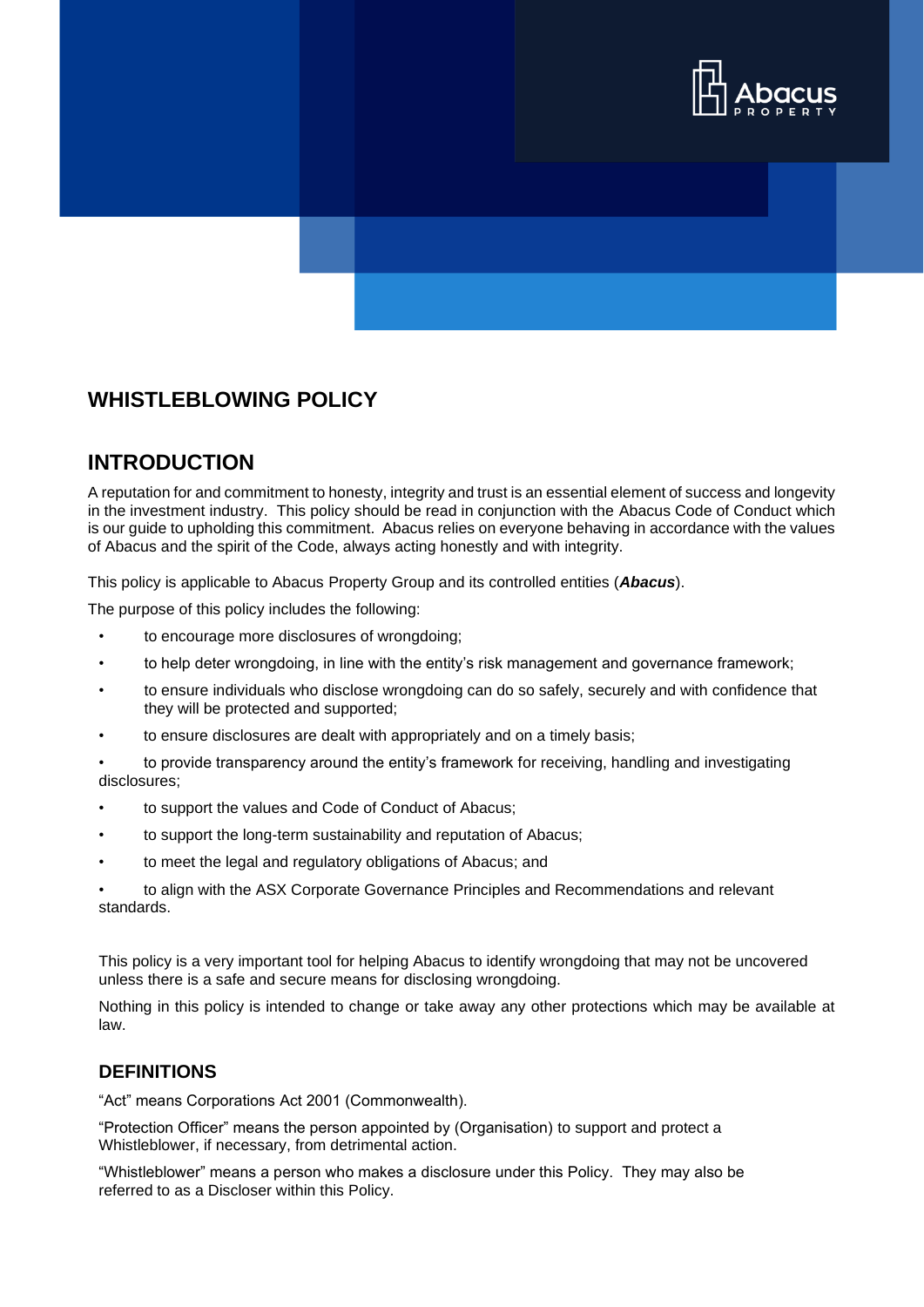

### **WHO DOES THIS POLICY APPLY TO?**

This policy applies to anyone who has or is working for us or doing something in connection with their work for us.

It includes past and current:

- officers and managers;
- Board members;
- Employees;
- Volunteers;
- Individuals who supply goods and services to us, and their employees;
- work experience students;
- commissioned agents and consultants;
- a relative of an individual referred to above; or
- a dependent of an individual referred to above or of such an individual's spouse.

(collectively referred to as '*Disclosers*').

# **WHO MAY MAKE A DISCLOSURE?**

Any person defined as a discloser in the paragraph above may make a disclosure under this policy.

## **WHAT MISCONDUCT SHOULD BE DISCLOSED?**

If you have seen or have reasonable grounds to suspect misconduct, or an improper state of affairs or circumstances, concerning our organisation report it (*disclosure*).

Misconduct includes but is not limited to:

- illegal conduct, such as theft, dealing in, or use of illicit drugs, violence or threatened violence, and criminal damage against property
- fraud, money laundering or misappropriation of funds
- offering or accepting a bribe
- financial irregularities
- failure to comply with, or breach of, legal or regulatory requirements
- engaging in or threatening to engage in detrimental conduct against a person who has made a disclosure or is believed or suspected to have made, or be planning to make, a disclosure
- information that indicates a significant risk to public safety or the stability of, or confidence in, the financial system is also a disclosable matter, even if it does not involve a breach of a particular law
- serious inappropriate or unethical conduct
- serious misuse of information
- bullying, discrimination, harassment or other serious unacceptable behaviour
- serious breach of our policies and procedures or the law
- substantial waste of company resources
- causing substantial financial or non-financial loss or detriment to our organisation

(collectively referred to as '*Misconduct*).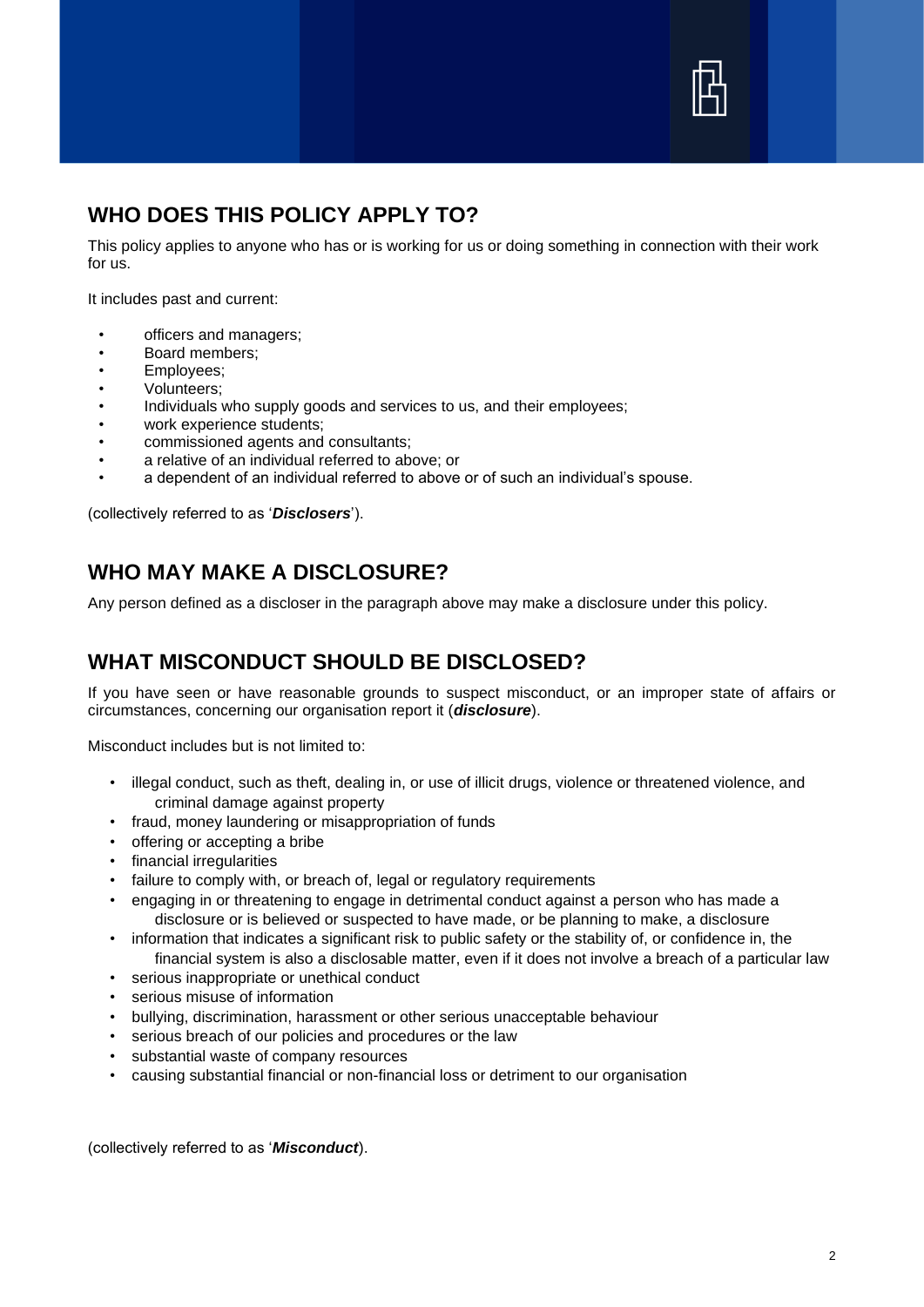

# **PERSONAL WORK RELATED GRIEVANCES**

Personal work-related grievances are not matters of misconduct which can be reported under this policy and are not matters which provide specific whistleblower protections to the discloser under Australian law. Personal work related grievances relate to current or former employment and have implications for the discloser personally but do have significant implications for the organisation or do not relate to misconduct disclosable under this policy. Examples of personal work related grievances include:

- an interpersonal conflict between the whistleblower and another employee
- a decision that does not involve a breach of workplace laws
- a decision relating to the engagement, transfer or promotion of the whistleblower
- a decision relating to the terms and conditions of engagement of the whistleblower
- a decision to suspend or terminate the engagement of the whistleblower, or otherwise to discipline the whistleblower

Personal work related grievances should be internally raised using the Code of Conduct which is available on the Abacus website.

# **HOW DO I MAKE A DISCLOSURE?**

A disclosure may be made:

- 1 Internally to our organisation via [whistleblower@abacusproperty.com.au.](mailto:whistleblower@abacusproperty.com.au)
- 2 To independent whistleblower service provider Your Call (refer 2 below).
- 3 To external authorities and identities.

#### **1 Making a disclosure internally to our organisation**

We support openness and teamwork. This policy is not intended to replace our first obligation to resolve issues quickly and internally where appropriate. All reasonable attempts to resolve an issue should first be tried. You are encouraged to raise misconduct at any time with your supervisors and managers and to resolve misconduct informally and internally.

If you do not feel safe or able to raise misconduct with your supervisor or manager you may make a disclosure to:

- an officer or senior manager of our company or related company;
- an auditor, or a member of an audit team conducting an audit of our company or related company;
- an actuary of our company or related company; or
- a person authorised by our company to receive disclosures.

The Organisation's Disclosure Officer to whom you may make a disclosure and their contact details are set out below.

| Name and person                 | <b>Contact details</b>                  |
|---------------------------------|-----------------------------------------|
| Lesley Stradling                | Office tel: 02 9253 8609                |
| <b>Compliance Manager</b>       | Email: Istradling@abacusproperty.com.au |
| Gavin Lechem                    | Office tel: 02 9253 8631                |
| <b>Chief Investment Officer</b> | Email: glechem@abacusproperty.com.au    |
| Paula Bauchinger                | Office tel: 02 9253 8682                |
| People and Culture              | peopleandculture@abacusproperty.com.au  |

#### **2 Making a disclosure to independent service provider – Your Call**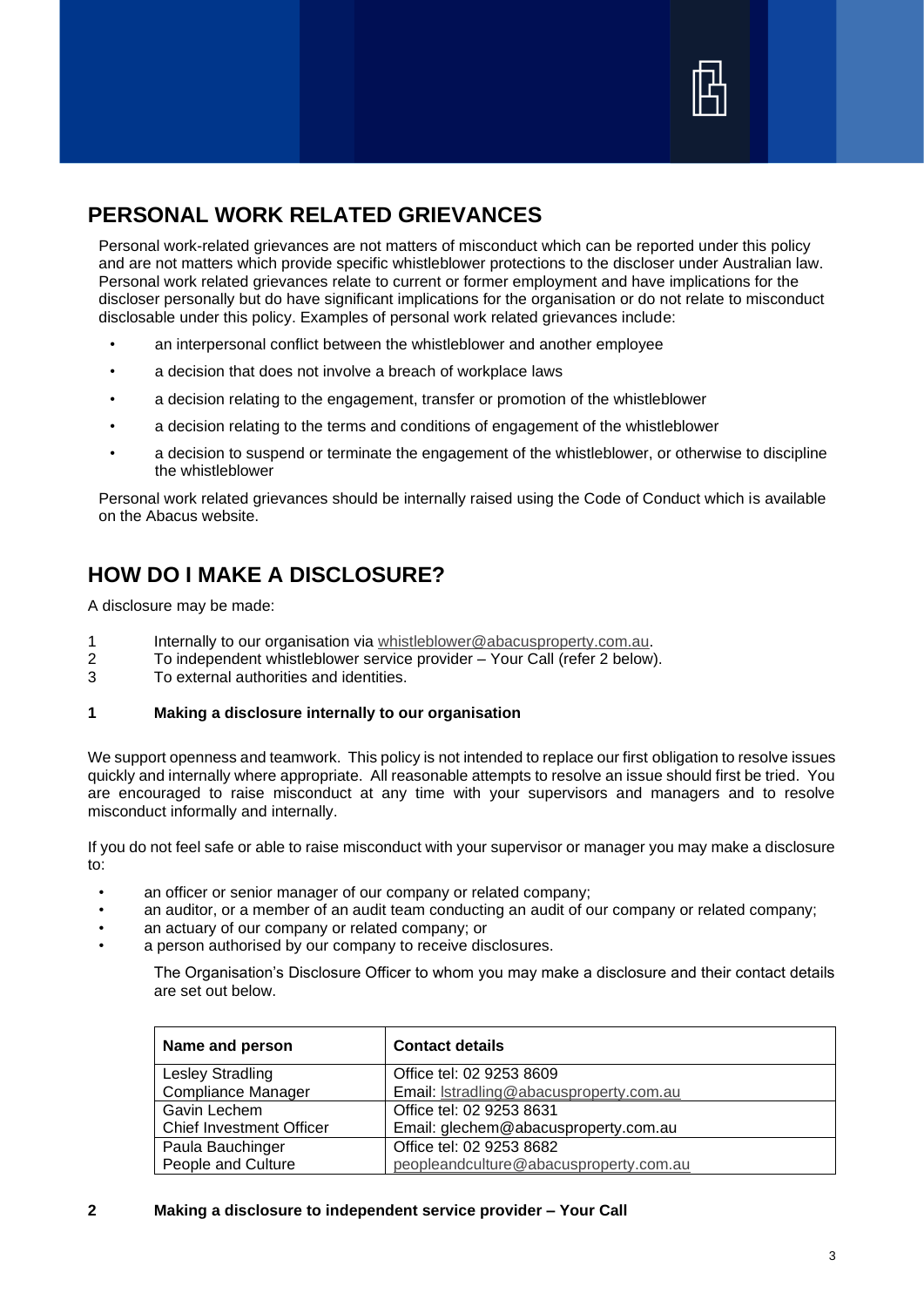

If for any reason you do not feel safe or able to make a disclosure internally you may do so to independent whistleblower service provider, Your Call.

Your Call operates under a Service Agreement with our organisation and acts as the intermediary, providing the means for a whistleblower to retain anonymity. Disclosures received by Your Call are reported to us in accordance with this policy. Your Call also enables us to obtain further information if required and enables the whistleblower to receive updates from us.

This is done via the use of an online anonymous Message Board which the whistleblower will have access to after making a disclosure.

The Message Board allows you to:

- communicate with Your Call and/or (Organisation) without revealing your identity;
- securely upload any relevant documentation and/or material that you wish to provide;
- receive updates; and
- request support or report victimisation.

This option allows you to:

- remain completely anonymous if you wish;
- identify yourself to Your Call only; and
- identify yourself to both Your Call and (Organisation).

Your call enables disclosures to be made anonymously and confidentiality. Whilst we prefer whistleblowers to disclose their identity in order to facilitate an investigation, whistleblowers are not required to identify themselves and will not be named in any report to our organisation unless they have consented to their identity being disclosed.

Your Call reporting options include:

- website:<https://www.yourcall.com.au/report> available 24/7
- telephone: 1300 790 228 (organisation ID: Abacus) available 9am 12am on recognised Australian national business days (AEST).

Online reports can be made via the website address listed above. Our organisation's unique identifier code is: 'Abacus'.

In the event a disclosure received by Your Call relates to a Disclosure Officer, Your Call will exclude that Disclosure Officer from all communications when providing the disclosure to our organisation. The Disclosure Officers who are not named in the disclosure will then receive and determine how the matter will be addressed or investigated as required.

#### National Relay Service

If you are deaf, or have a hearing or speech impediment, you can contact Your Call online or through the National Relay Service. Simply choose your contact method at [www.relayservice.gov.au](http://www.relayservice.gov.au/) and request Your Call's hotline 1300 790 228 (organisation ID: ABACUS).

#### **3 Making a disclosure to external authorities and entities**

Concerning misconduct under the Act

If the misconduct relates to the Corporations Act 2001 Section 1317AA (1) you may make a disclosure to: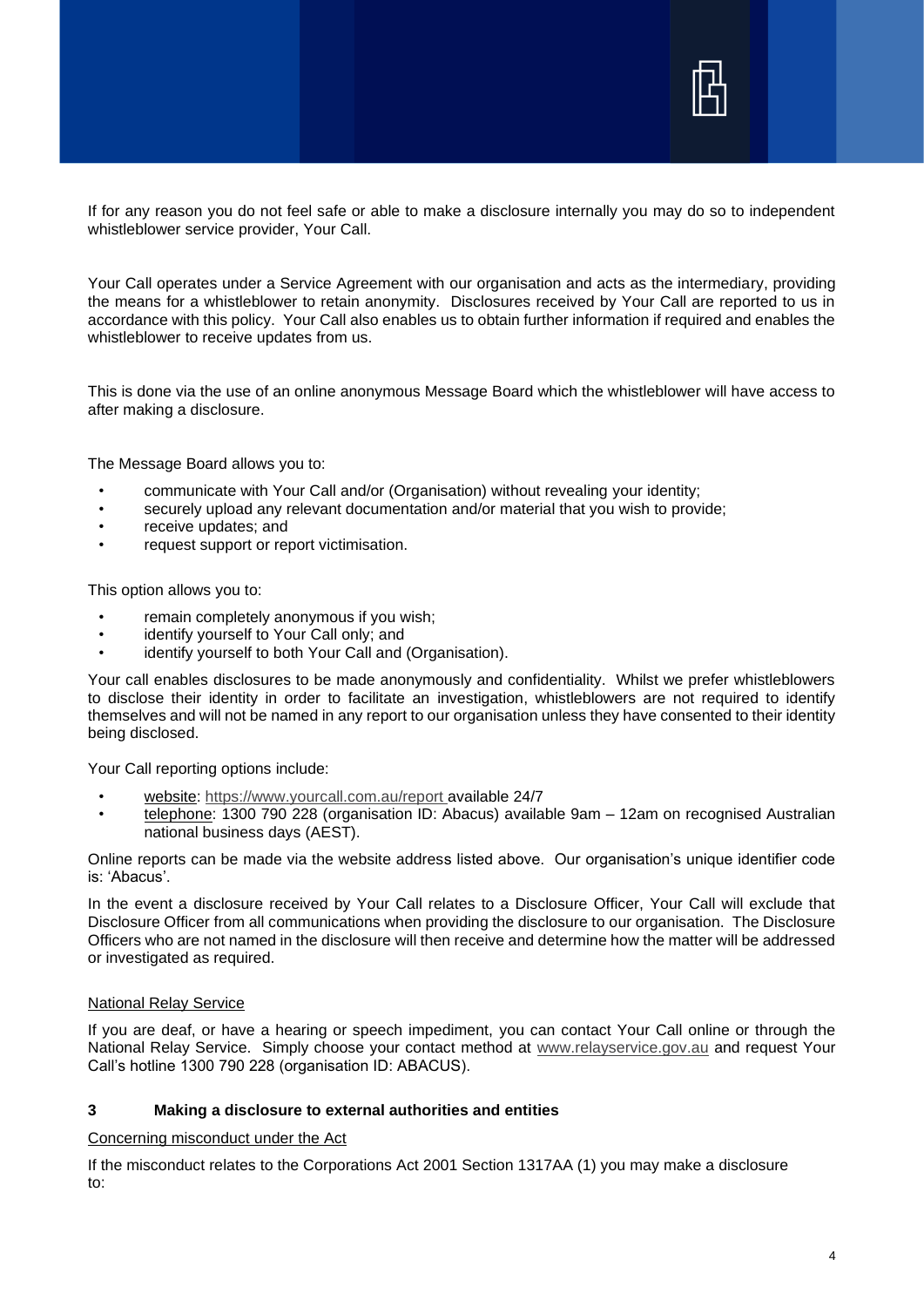

- ASIC:

https://compliance.asic.gov.au/#/form/583b77dc397bbc319837ea2a/app/5de48f4c8c212107b4c1 3f22

- APRA:

https://www.apra.gov.au/become-a-whistleblower-and-make-a-public-interest-disclosure

- a Commonwealth authority prescribed for the purposes of Section 1317AA (1)

Concerning disclosures made to legal practitioner

If you make a disclosure to a legal practitioner for the purpose of obtaining legal advice or legal representation in relation to the operation of Part 9.4 of the Act (which includes the whistleblower protections and confidentiality of a whistleblower's identity) the disclosure will be protected under the Act.

Concerning public interest disclosures

- 1. You may make a disclosure in the public interest to a member of the Parliament of the Commonwealth, the Parliament of a State or the legislature of a Territory or a journalist if:
- 2. you have previously made a disclosure of that misconduct, and
- 3. at least 90 days have passed since the previous disclosure was made; and
- 4. you do not have reasonable grounds to believe that action is being, or has been, taken to address the misconduct to which the previous disclosure related; and
- 5. you have reasonable grounds to believe that making a further disclosure of the misconduct would be in the public interest; and
- 6. after the end of the 90 day period you give the person to whom you made the previous disclosure a written notification that:
	- includes sufficient information to identify the previous disclosure; and
	- state that you intend to make a public interest disclosure; and
- 7. the public interest disclosure is made to:
	- a member of the Parliament of the Commonwealth, the Parliament of a State or the legislature of a Territory; or
	- a journalist; and
- 8. the extent of the information disclosed in the public interest disclosure is no greater than is necessary to inform the recipient of the misconduct or the improper state of affairs or circumstances.

Concerning emergency disclosures

You may make also make an emergency disclosure to a member of the Parliament of the Commonwealth, the Parliament of a State or the legislature of a Territory or a journalist if:

1. you previously made a disclosure that qualifies for protection under the Act (Part 9.4 under subsection 1317AA(1); and

2. you have reasonable grounds to believe that the information concerns a substantial and imminent danger to the health or safety of one or more persons or to the natural environment; and

3. you give the body to which the previous disclosure was made a written notification that:

- includes sufficient information to identify the previous disclosure; and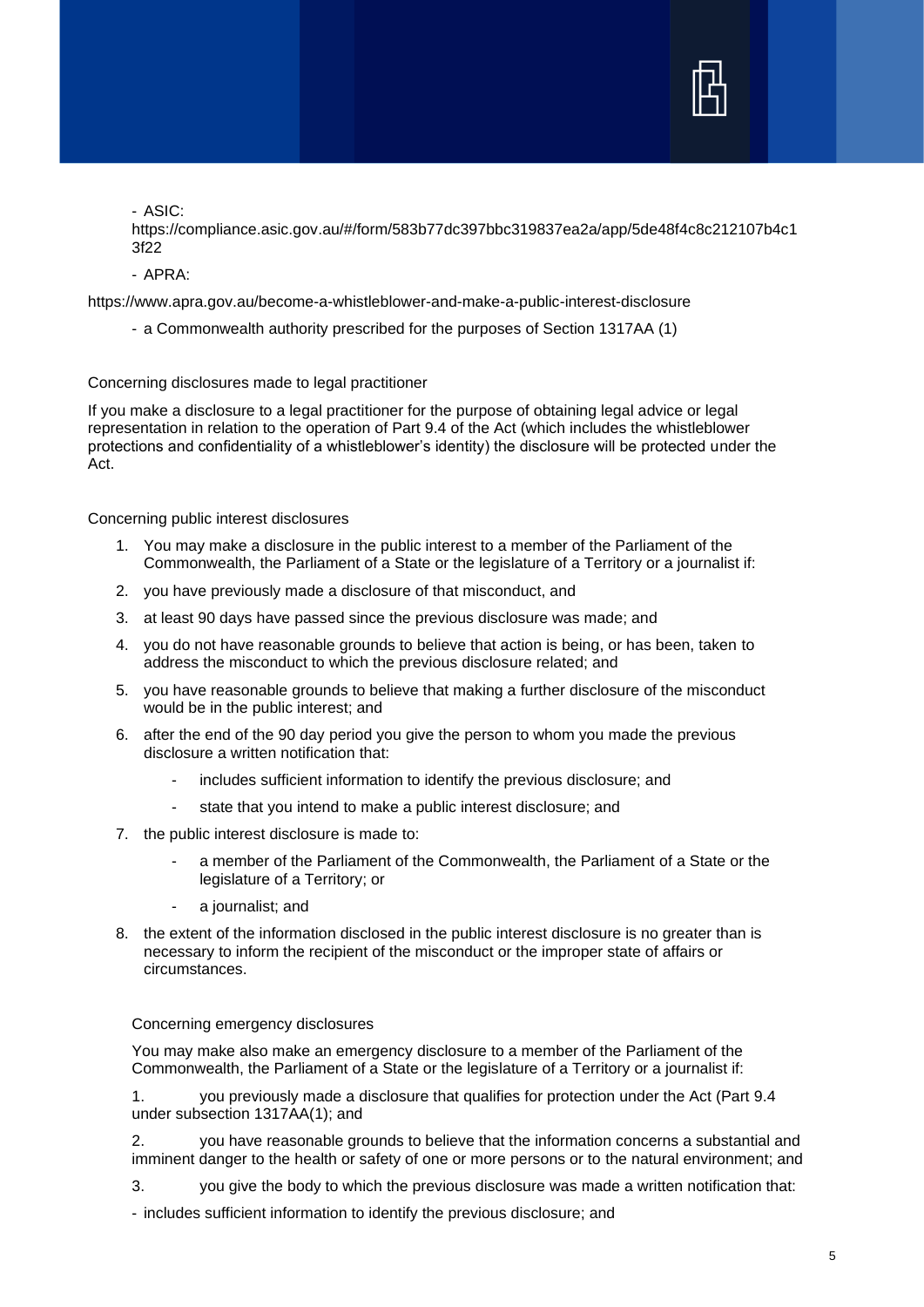

- state that you intend to make an emergency disclosure; and
- 4. the emergency disclosure is made to:
- a member of the Parliament of the Commonwealth, the Parliament of a State or the legislature of a Territory; or
- a journalist; and
- 5. the extent of the information disclosed in the emergency disclosure is no greater than is

necessary to inform the recipient of the substantial and imminent danger.

#### **WHERE CAN I GET INFORMATION AND ADVICE?**

If you need information and advice about making a disclosure or the support and protection available you may discuss the matter in confidence with your immediate supervisor, manager, Compliance Manager or People and Culture.

Note: in the event you do not formally make a disclosure we may nevertheless be compelled to act on the information provided during the discussion if the information reasonably suggests misconduct has or may occur.

#### **SUPPORTING EVIDENCE OF MISCONDUCT**

We do not expect a disclosure to include absolute proof of misconduct. Where possible it should include:

- the name, job title and workplace address of the person the subject of the disclosure;
- details of the misconduct including dates and places;
- names of anyone who may substantiate the disclosure; and
- any other evidence that supports the disclosure such as email, documents, CCTV.

These details will assist us in deciding how best to deal with and resolve the disclosure.

#### **PROTECTIONS UNDER THE LAW**

To qualify for protection as a whistleblower under the Act and to receive specific legal rights you must meet all three of the following requirements:

- you must be an eligible discloser (as defined above)
- disclose reportable conduct subject to the work grievance exemptions (as defined above)
- make the disclosure through an appropriate reporting channel and recipient (as defined above)

# **DO I HAVE TO DISCLOSE MY IDENTITY?**

**There is no requirement for a whistleblower to identify themselves in order for a disclosure to quality for protection under the Act.**

### **WILL MY IDENTITY BE TREATED CONFIDENTIALITY?**

Your identity will not be disclosed by Your Call or Abacus unless:

- you consent to disclosing your identity;
- the disclosure is required by law; or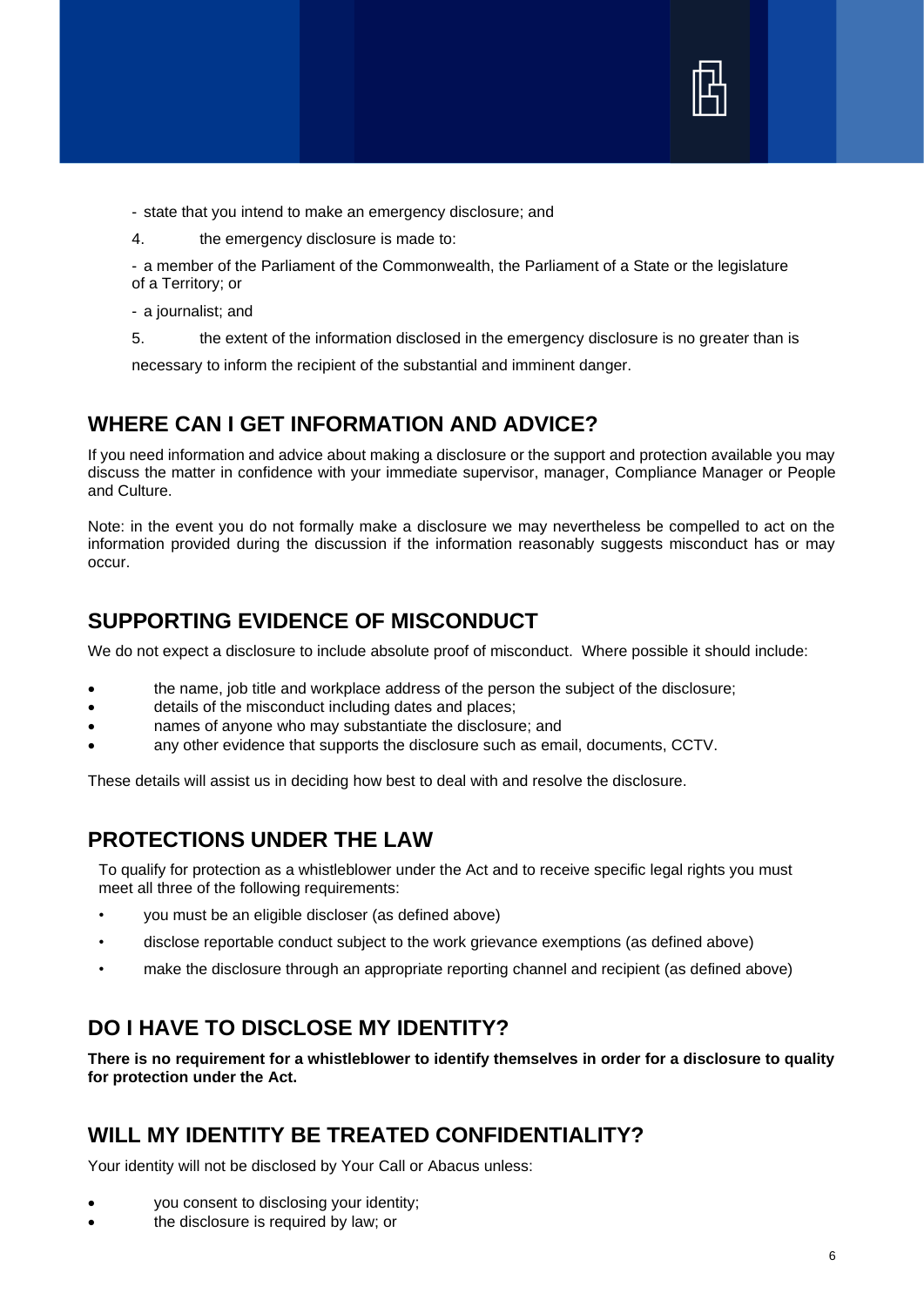

- it is necessary to prevent a serious threat to a person's health or safety.
- It is reasonably necessary for investigating the issues raised in the disclosure

An unauthorised disclosure of:

- the identity of a whistleblower; or
- information that is likely to lead to the identification of the whistleblower where the information was obtained because of the disclosure

will be regarded as a disciplinary matter and will be dealt with in accordance with the (Organisation's) disciplinary procedures.

Note: it is also an offence/contravention under the Act which carries serious penalties for individuals and companies.

If you are a discloser of a reportable matter and your identity is revealed without your consent you may also be eligible to claim compensation and remedies under the Act.

As a discloser you should be aware that in practice, people may be able to guess your identity if: you have previously mentioned to other people that you are considering making a disclosure; you are one of a very small number of people with access to the information; or your disclosure relates to information that you have previously been told privately and in confidence.

You can lodge a complaint with us if you believe a breach of your confidentiality as a discloser has occurred by contacting the Abacus Disclosure Officer. You can also lodge a complaint with a regulator including ASIC, APRA or the ATO if you believe a breach of your confidentiality as a discloser has occurred.

# **PROTECTION AGAINST DETRIMENTAL CONDUCT**

We will do everything reasonably possible to support and protect anyone who:

- intends to or actually makes a disclosure
- is mentioned in the disclosure
- acts as a witness
- otherwise assists with the investigation and resolution of the disclosure

from detrimental conduct, acts and omissions.

Examples of detrimental conduct, acts and omissions include but are not limited to:

- dismissal of an employee
- alteration of an employee's position or duties to his or her disadvantage
- harassment or intimidation of a person
- harm or injury to a person, including psychological harm
- damage to a person's reputation

Examples of actions that are not detrimental conduct and omissions include but are not limited to:

• administrative action that is reasonable for the purpose of protecting a discloser from detriment (e.g. moving a discloser who has made a disclosure about their immediate work area to another office to prevent them from detriment) and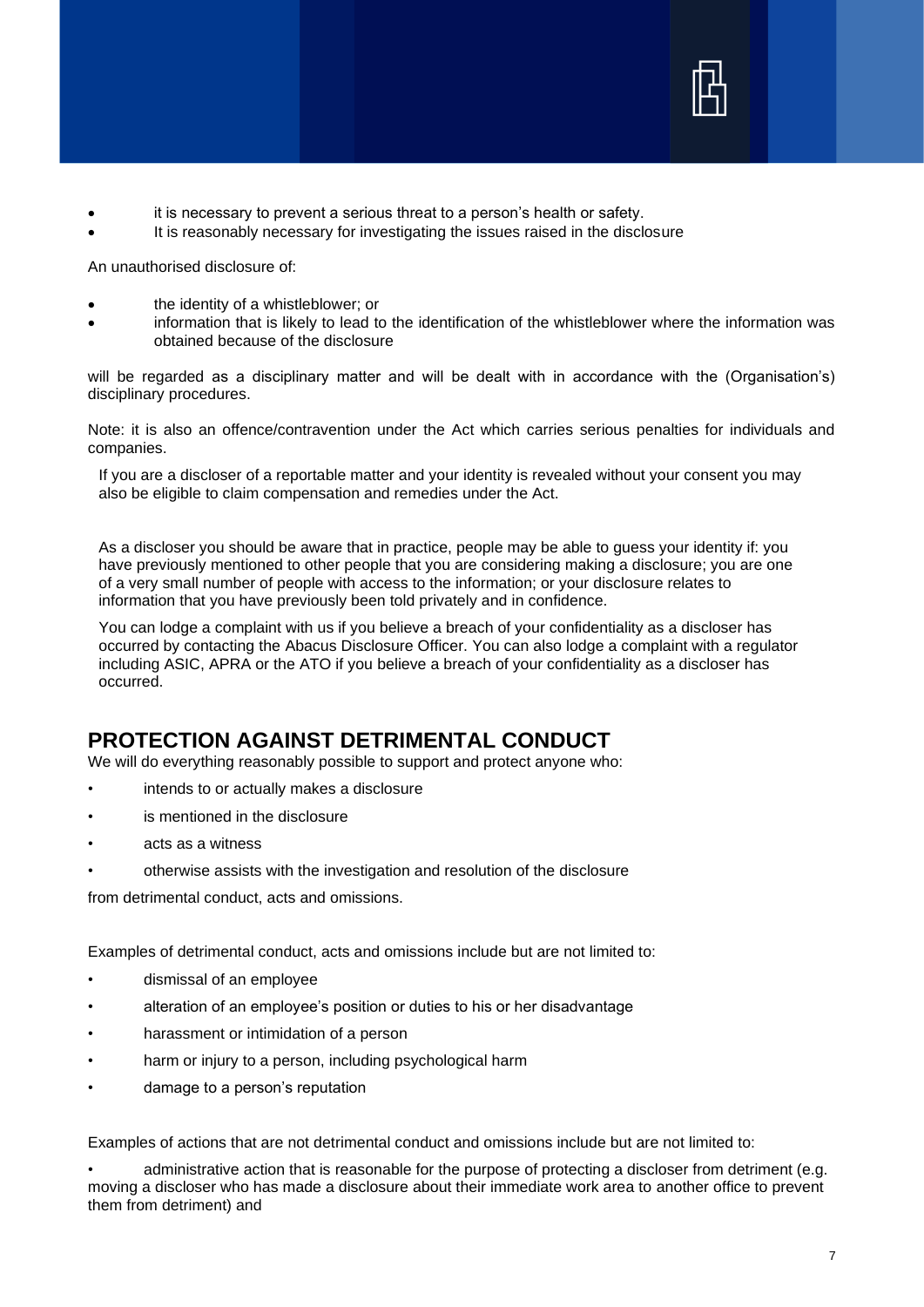

• managing a discloser's unsatisfactory work performance, if the action is in line with the entity's performance management framework.

We will thoroughly investigate reports of detrimental acts. If proven, those who have victimised another will be subject to management action including disciplinary action up to dismissal It is also an offence/contravention under the Act which carries serious penalties for individuals and companies. If you are a discloser of a reportable matter and you suffer detrimental acts or detrimental acts you may also be eligible to claim compensation and remedies under the Act. Nothing in this policy is intended to change or take away any other protections which may be available at law.

#### **ASSESSING AND CONTROLLING THE RISK OF DETRIMENT**

Abacus has established processes for assessing and controlling the risk of detriment and keeps records of its risk assessments and risk control plans.

#### **WHAT IMMUNITIES ARE AVAILABLE TO A WHISTLEBLOWER?**

If you make a disclosure that qualifies for protection under the Act:

- you are not subject to any civil, criminal or administrative liability (including disciplinary action) for making the disclosure; and
- no contractual or other remedy may be enforced, and no contractual or other right may be exercised, against you on the basis of the disclosure; and
- the information is not admissible in evidence against the whistleblower in criminal proceedings or in proceedings for the imposition of a penalty, other than proceedings in respect of the falsity of the information.

Note: except as provided for by the Act it does not prevent a whistleblower being subject to any civil, criminal or administrative liability for conduct of the whistleblower that is revealed by the disclosure.

#### **WHAT WILL ABACUS DO WITH THE DISCLOSURE?**

The Disclosure Officer has been appointed to receive the disclosure directly from you (if you make an internal disclosure to our organisation) or from Your Call (if you make an external disclosure to Your Call).

The Disclosure Officer will:

- carefully assess the information provided to decide the best action to take, including whether an investigation is required, to determine whether the misconduct is proven or not proven;
- keep the information provided in a confidential and secure system;
- coordinate and oversee the investigation where an investigator has been appointed;
- a
- appoint a Protection Officer to support and protect the Whistleblower, if necessary, from detrimental acts
- advise the Whistleblower (through Your Call where anonymity is requested) of the progress of the matter to the extent it is legally permissible and appropriate to do so; and
- take all reasonable steps to ensure the identity of the Whistleblower and the person/s who is the subject of the disclosure are kept confidential.
- An employee who is the subject of a disclosure will be advised about the subject matter of the disclosure as and when required by principles of natural justice and procedural fairness and prior to any actions being taken. An employee who is the subject of a disclosure may contact the entity's support services by contacting an Abacus Disclosure Officer.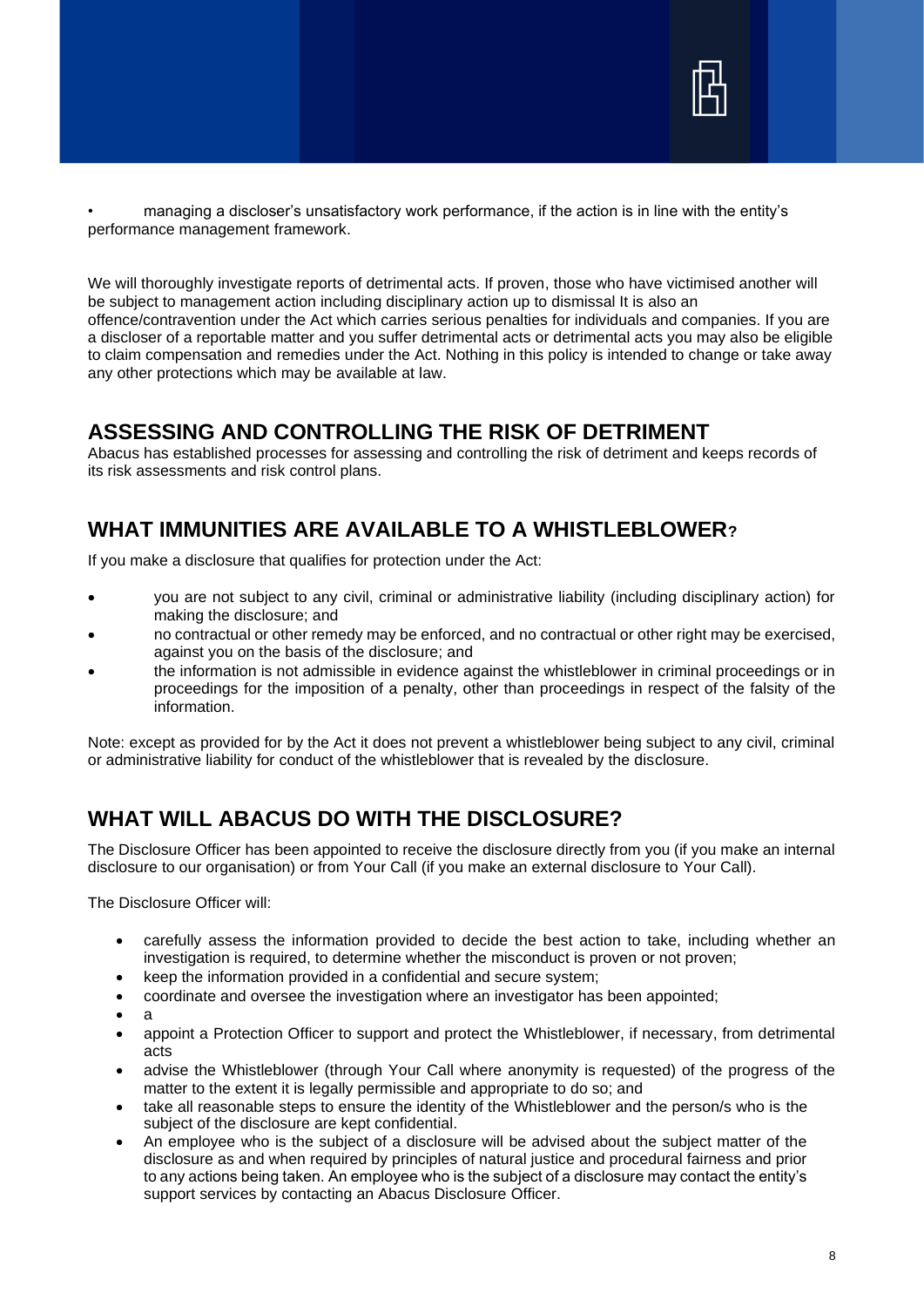

#### **SUPPORT AND PROTECTION**

If necessary, Abacus will appoint a Protection Officer to arrange or coordinate support and protection for anyone who has or is in the process of making a disclosure.

The discloser can contact Paula Bauchinger, People and Culture to discuss how a Protection Officer may be able to provide support and protection.

The Protection Officer is appointed by Abacus to:

- assess the immediate welfare and protection needs of a whistleblower
- safeguard the interests of a whistleblower in accordance with this policy and the law
- address any issues or concerns of detrimental acts/detrimental treatment

Abacus may appoint a person from within the organisation or a third party to be the Protection Officer.

# **WHAT HAPPENS IF THE MISCONDUCT IS PROVEN?**

If the misconduct is proven Abacus will decide what action to take including disciplinary action up to dismissal.

The disciplinary action will depend on the severity, nature and circumstance of the misconduct.

#### **EVERY PERSON'S RESPONSIBILITY**

Every person to whom this policy applies has a responsibility to:

- remain alert to misconduct;
- report known or suspected misconduct in accordance with this policy;
- act in a way that reduces, prevents or stops misconduct;
- support (and not victimise) those who have made or intend to make a disclosure; and
- ensure the identity of the Whistleblower and the person/s who is the subject of the disclosure are kept confidential.

#### **WILL THE WHISTLEBLOWER BE KEPT INFORMED?**

Subject to privacy and confidentiality requirements the whistleblower will be kept informed of:

- when the investigation process has begun
- relevant progress of the investigation
- the outcome of the investigation

to the extent that it is legally permissible and appropriate to do so.

# **INVESTIGATION OF THE DISCLOSURE**

The Disclosure Officer/Other will carefully assess and use the information provided in the disclosure to decide the best action to take, including whether an investigation is required and, if so, determine the appropriate investigation process, including:

- the nature and scope of the investigation
- who will conduct the investigation and whether that person should be external to our organisation
- the nature of any technical, financial or legal advice that may be required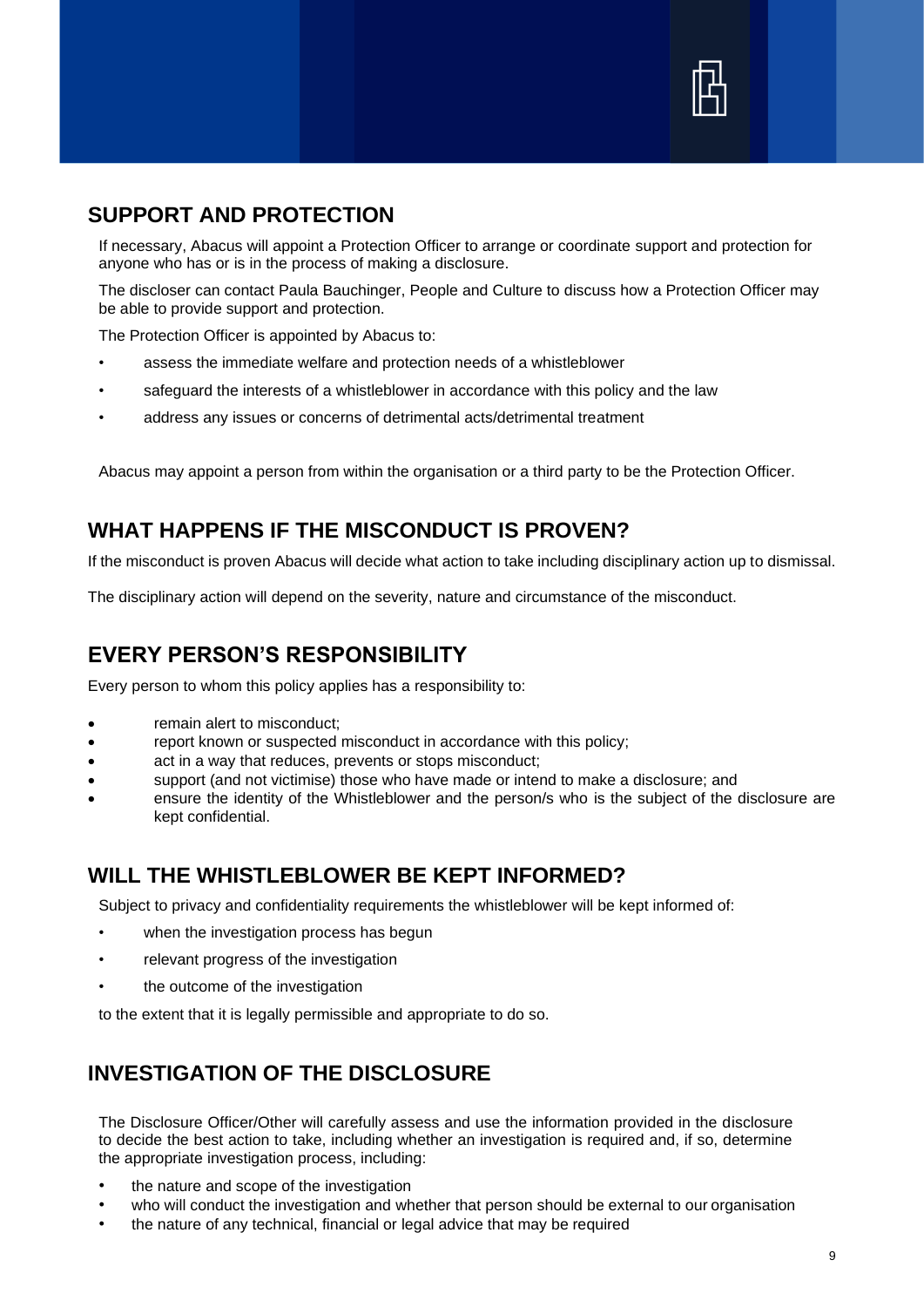

• a timeframe for the investigation (having regard to the level of risk)

#### **HOW WILL THE INVESTIGATION BE CONDUCTED?**

The investigation must be conducted in a constructive, impartial and lawful way according to the principles of natural justice and procedural fairness.

The Investigator will:

- gather information, material and documentation concerning the disclosure as quickly as possible. (This may involve taking steps to protect or preserve documents, materials and equipment.)
- focus on the substance of the disclosure and will not focus on the motives of the discloser
- not assume that disclosures about conduct or behaviour that appear to have had a personal impact on a discloser are somehow less serious. The discloser's experience may indicate a larger or systemic issue.
- take a statement or record of interview and or tape formal interviews with witnesses as required (Where the whistleblower wishes to remain anonymous and does not wish to make a statement they will not be asked to do so.)
- keep information gathered in the investigation securely
- take all reasonable steps to protect the identity of the Whistleblower. (Where disclosure of the identity of the whistleblower cannot be avoided due to the nature of the allegations, the investigator will warn the whistleblower of this probability
- complete the investigation and provide a report of their findings as soon as is reasonably practical

#### **INVESTIGATORS REPORT**

At the conclusion of the investigation, the investigator will provide a written report including:

- a finding of all relevant facts
- whether the disclosure is proven, not proven or otherwise
- recommendation/s, when requested to do so, as to any action that may be taken in respect of the findings

Abacus will use the report to determine the action (if any) to be taken including disciplinary action.

The findings will be communicated to the relevant parties involved to the extent that it is legally permissible and appropriate to do so.

#### **AVENUES FOR REVIEW**

A discloser may request a review of the investigation findings if the discloser is not satisfied with the outcome. The review will be conducted by an officer who is not involved in handling and investigating disclosures and the review findings will be shared with the board or audit or risk committee.

Abacus is not obliged to reopen an investigation if it finds that the investigation was conducted properly, or new information is either not available or would not change the findings of the investigation

## **REPORTING THE MATTER TO EXTERNAL AUTHORITIES**

Abacus will refer:

- the information in the disclosure
- the findings of an investigation

which revealed conduct that may constitute a legal or criminal offence or when required to so by law

to the relevant external agency, such as the police, ASIC or APRA.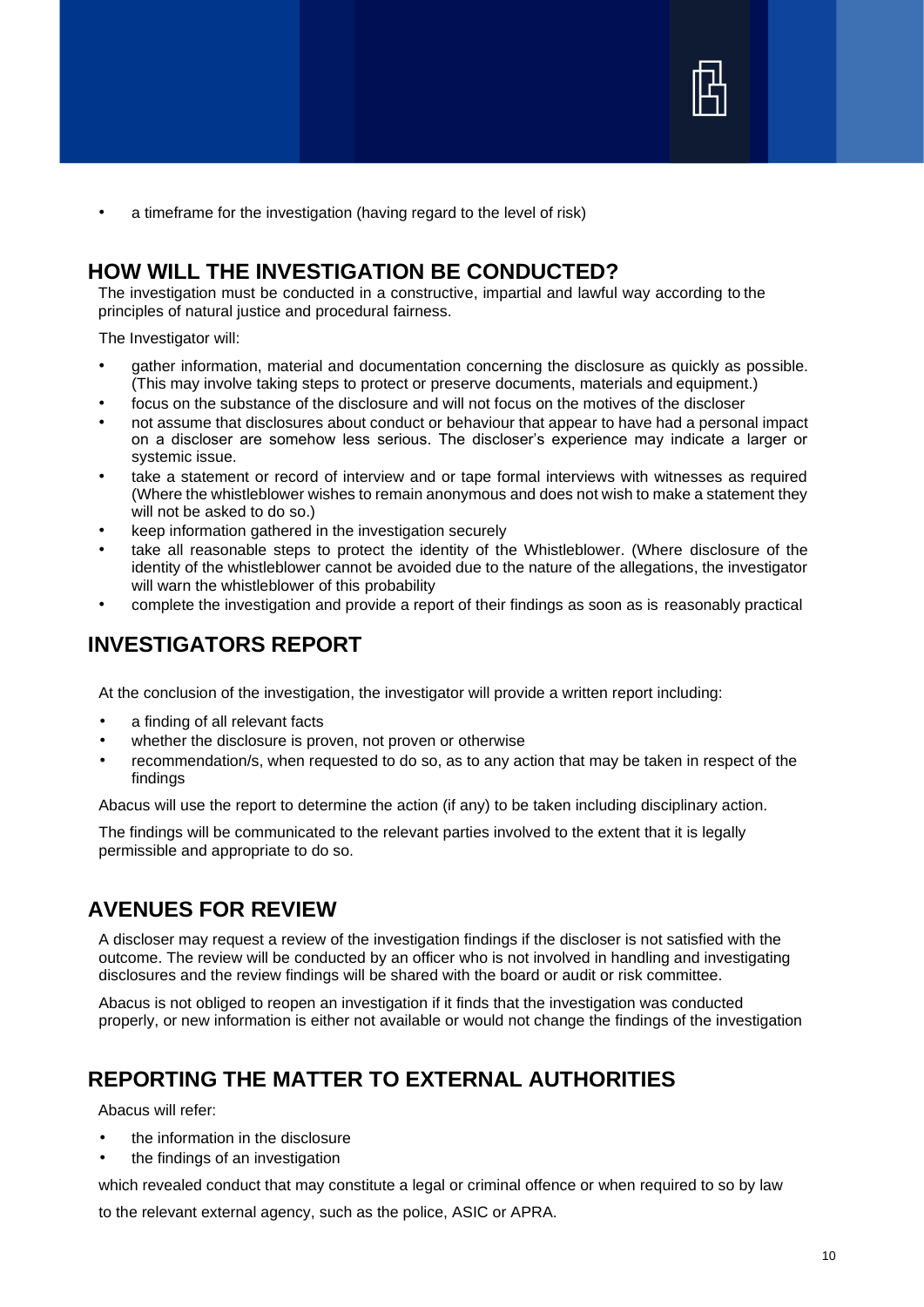

#### **IMMUNITY FROM DISCIPLINARY ACTION**

We want you to speak up against misconduct.

Anyone who makes a disclosure:

- with reasonable grounds for suspecting misconduct has or may occur, and
- has not engaged in serious misconduct or illegal conduct relating to the disclosure

will be provided with immunity from disciplinary action.

If you make a disclosure that qualifies for protection under the Act:

- you are not subject to any civil, criminal or administrative liability (including disciplinary action) for making the disclosure; and
- no contractual or other remedy may be enforced, and no contractual or other right may be exercised, against you on the basis of the disclosure; and
- the information is not admissible in evidence against the whistleblower in criminal

proceedings or in proceedings for the imposition of a penalty, other than proceedings in respect of the falsity of the information.

NOTE: Abacus has no power to offer any person immunity against prosecution in the criminal jurisdiction. Immunity against prosecution can only be granted, in most jurisdictions, by the Director of Public Prosecutions.

#### **WHAT ARE THE CONSEQUENCES OF MAKING A FALSE DISCLOSURE?**

Anyone who makes a disclosure knowing it to be false or misleading may be subject to disciplinary action, including dismissal.

The disciplinary action will depend on the severity, nature and circumstance of the false disclosure.

Abacus however does not wish to deter staff from making disclosures. In cases where disclosers have some information leading to a suspicion, but not all the details, staff are encouraged to speak up and report the misconduct and will not face disciplinary action in those circumstances.

#### **HOW WILL THIS POLICY BE MADE AVAILABLE TO OFFICERS AND EMPLOYEES OF OUR ORGANISATION?**

This policy is available to employees and officers of our organisation on our website and intranet.

#### **TRAINING AND EDUCATION**

The Compliance Manager will be responsible for conducting upfront and ongoing education and training on the whistleblower policy and procedures to all staff.